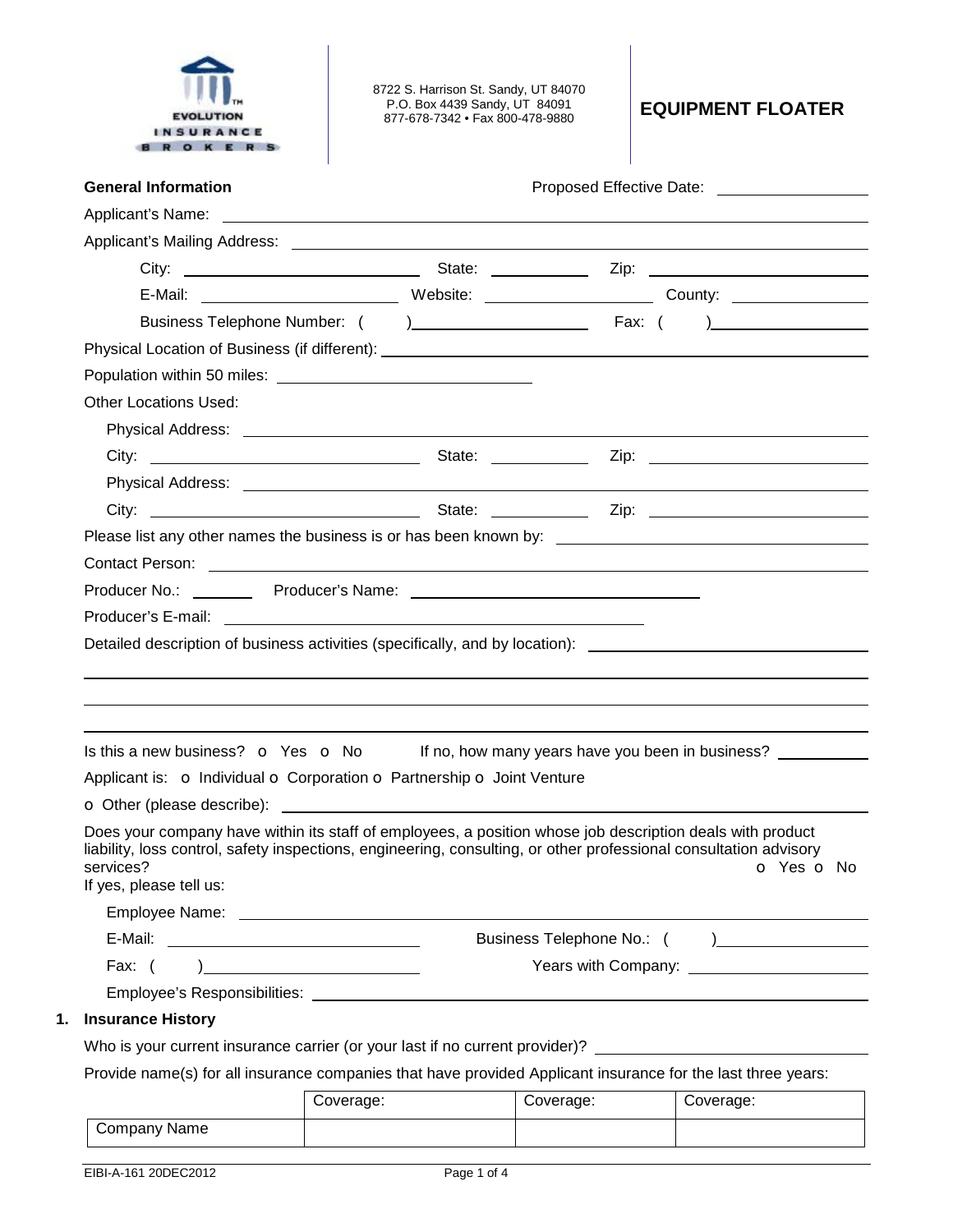|    | <b>Expiration Date</b>                                                                                                                                                                                                                                                                                                                |                                                                                                                                                                                                                                     |               |                          |                         |                          |                          |
|----|---------------------------------------------------------------------------------------------------------------------------------------------------------------------------------------------------------------------------------------------------------------------------------------------------------------------------------------|-------------------------------------------------------------------------------------------------------------------------------------------------------------------------------------------------------------------------------------|---------------|--------------------------|-------------------------|--------------------------|--------------------------|
|    | Annual Premium                                                                                                                                                                                                                                                                                                                        | $\overline{\mathcal{S}}$                                                                                                                                                                                                            |               | $\overline{\mathcal{S}}$ |                         | $\overline{\mathcal{E}}$ |                          |
|    | Has the Applicant or any predecessor or related person or entity ever had a claim?<br>Attach a five year loss/claims history, including details. (REQUIRED)<br>Have you had any incident, event, occurrence, loss, or Wrongful Act which might give rise to a Claim covered by<br>this Policy, prior to the inception of this Policy? |                                                                                                                                                                                                                                     |               |                          |                         |                          | o Yes o No<br>o Yes o No |
|    | Has the Applicant, or anyone on the Applicant's behalf, attempted to place this risk in standard markets?                                                                                                                                                                                                                             |                                                                                                                                                                                                                                     |               |                          |                         |                          | o Yes o No               |
|    | If the standard markets are declining placement, please explain why: _______________________________                                                                                                                                                                                                                                  |                                                                                                                                                                                                                                     |               |                          |                         |                          |                          |
|    | <b>Desired Insurance</b>                                                                                                                                                                                                                                                                                                              |                                                                                                                                                                                                                                     |               |                          |                         |                          |                          |
|    | Total insured amount requested: \$                                                                                                                                                                                                                                                                                                    |                                                                                                                                                                                                                                     |               |                          |                         |                          |                          |
|    | <b>Deductible: O \$1,000 (Minimum) O \$1,500 O \$2,500 O \$5,000 O \$10,000</b>                                                                                                                                                                                                                                                       |                                                                                                                                                                                                                                     |               |                          |                         |                          |                          |
|    | <b>Business Activities</b>                                                                                                                                                                                                                                                                                                            |                                                                                                                                                                                                                                     |               |                          |                         |                          |                          |
| а. | Is equipment subject to the following hazards?                                                                                                                                                                                                                                                                                        |                                                                                                                                                                                                                                     |               |                          |                         |                          |                          |
|    | (1) Transportation by water:                                                                                                                                                                                                                                                                                                          |                                                                                                                                                                                                                                     |               |                          |                         |                          | O Yes O No               |
|    |                                                                                                                                                                                                                                                                                                                                       | If yes, please specify anticipated number of trips per year:                                                                                                                                                                        |               |                          |                         |                          |                          |
|    |                                                                                                                                                                                                                                                                                                                                       | Type of Vessel(s): ____________________traveling between __________________to _________                                                                                                                                             |               |                          |                         |                          |                          |
|    |                                                                                                                                                                                                                                                                                                                                       | Maximum value shipped any one time: \$                                                                                                                                                                                              |               |                          |                         |                          |                          |
|    | (2) Operations from barges or other floating conveyances:                                                                                                                                                                                                                                                                             |                                                                                                                                                                                                                                     |               |                          |                         |                          | o Yes o No               |
|    | (3) Operations on Ice and Muskeg:                                                                                                                                                                                                                                                                                                     |                                                                                                                                                                                                                                     |               |                          |                         |                          | o Yes o No               |
|    | (4) Other activities unusual to the general operations description of the applicant:                                                                                                                                                                                                                                                  | If yes, what kinds of activities: <u>experience</u> and the set of the set of the set of the set of the set of the set of the set of the set of the set of the set of the set of the set of the set of the set of the set of the se |               |                          |                         |                          | o Yes o No               |
| b. | Is equipment located in areas subject to the following:                                                                                                                                                                                                                                                                               |                                                                                                                                                                                                                                     |               |                          |                         |                          |                          |
|    | $(1)$ Flood:                                                                                                                                                                                                                                                                                                                          | o Yes o No                                                                                                                                                                                                                          |               |                          | (4) Hurricane/Typhoon:  |                          | o Yes o No               |
|    | (2) Landslide:                                                                                                                                                                                                                                                                                                                        | o Yes o No                                                                                                                                                                                                                          |               |                          | (5) Snowslide:          |                          | o Yes o No               |
|    | (3) Earthquake:                                                                                                                                                                                                                                                                                                                       | o Yes o No                                                                                                                                                                                                                          |               |                          |                         |                          |                          |
| c. | What percentage of total work performed includes the following:                                                                                                                                                                                                                                                                       |                                                                                                                                                                                                                                     |               |                          |                         |                          |                          |
|    | (1) Logging Operations:                                                                                                                                                                                                                                                                                                               |                                                                                                                                                                                                                                     | %             |                          | (6) Underground Mining: |                          | $\frac{0}{0}$            |
|    | (2) Strip Mining:                                                                                                                                                                                                                                                                                                                     |                                                                                                                                                                                                                                     | %             | (7)                      | Dam Construction:       |                          | $\frac{9}{6}$            |
|    | <b>Bridge Construction:</b><br>(3)                                                                                                                                                                                                                                                                                                    |                                                                                                                                                                                                                                     | $\frac{9}{6}$ |                          | (8) Oilfields:          |                          | $\frac{9}{6}$            |
|    | (4) Road Construction:                                                                                                                                                                                                                                                                                                                |                                                                                                                                                                                                                                     | $\%$          |                          |                         |                          | $\%$                     |
|    | (5) Land clearing or brush cutting:                                                                                                                                                                                                                                                                                                   | $\sim$ %                                                                                                                                                                                                                            |               |                          |                         |                          |                          |

e. Is the equipment used solely by the applicant? example the solution of Yes o No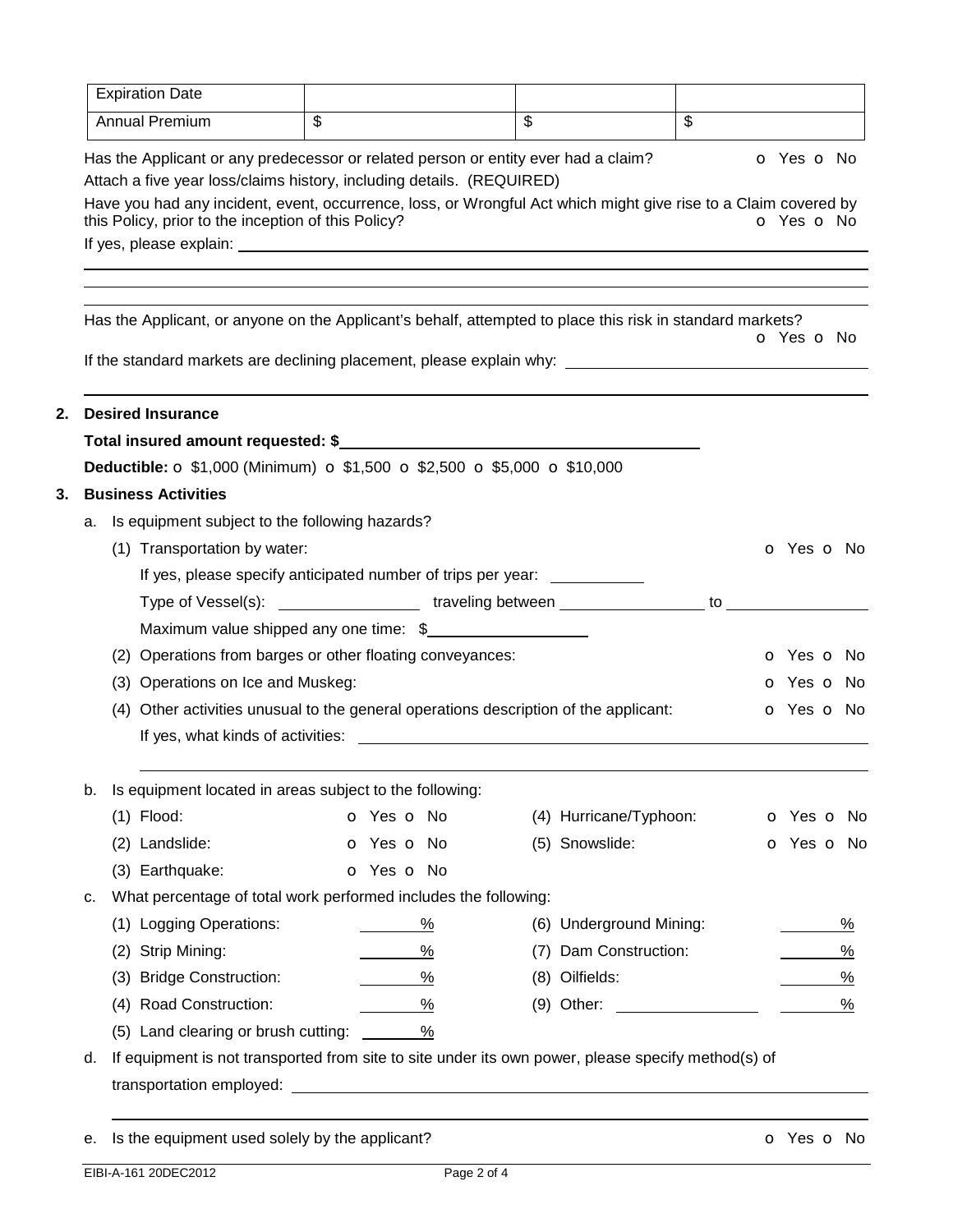| f. |                  | If the equipment is leased to others, complete the following and attach a copy of the applicant's standard      |                                        |    |                          |  |  |  |
|----|------------------|-----------------------------------------------------------------------------------------------------------------|----------------------------------------|----|--------------------------|--|--|--|
|    |                  | lease agreement:                                                                                                |                                        |    |                          |  |  |  |
|    |                  | (1) Equipment is leased on:                                                                                     | O Long Term Leases O Short Term Leases |    |                          |  |  |  |
|    | (2)              | Maximum value of equipment on lease at any one time:                                                            |                                        |    |                          |  |  |  |
|    | (3)              | Average value of equipment on lease at any one time:                                                            |                                        |    |                          |  |  |  |
|    | (4)              | Equipment leased with operator:                                                                                 |                                        |    | o Yes o No               |  |  |  |
|    |                  | (5) Does lease agreement make lessor primary in the event of a loss?                                            |                                        |    | O Yes O No               |  |  |  |
| g. |                  | Maximum accumulation of equipment at any one site including any repair and maintenance garages or               |                                        |    |                          |  |  |  |
|    | storage garages: |                                                                                                                 |                                        |    |                          |  |  |  |
| h. |                  | Please describe the construction, fire prevention and common or special hazards of all repair and               |                                        |    |                          |  |  |  |
|    |                  | maintenance garages or storage garages in which equipment is repaired or restored:                              |                                        |    |                          |  |  |  |
|    | (1) Address:     |                                                                                                                 |                                        |    |                          |  |  |  |
|    |                  |                                                                                                                 |                                        |    |                          |  |  |  |
|    |                  | (3) Fire Prevention:<br><u> 1989 - Johann Harry Communication (f. 1989)</u>                                     |                                        |    |                          |  |  |  |
|    |                  | (4) Common or special hazards (i.e., spray painting, welding, etc.): _______________________________            |                                        |    |                          |  |  |  |
| i. |                  | If equipment, when not in use, is stored in open, is open area:                                                 |                                        |    |                          |  |  |  |
|    | (1) Fenced:      |                                                                                                                 |                                        |    | <b>o</b> Yes <b>o</b> No |  |  |  |
|    | (2) Locked:      |                                                                                                                 |                                        |    | o Yes o No               |  |  |  |
|    |                  | (3) Under watchman supervision:                                                                                 |                                        |    | o Yes o No               |  |  |  |
| j. |                  | What is general condition of equipment:                                                                         | o Excellent o Good o Fair o Poor       |    |                          |  |  |  |
|    |                  | If question answered by broker, was this from personal observation or knowledge?                                |                                        |    | o Yes o No               |  |  |  |
|    |                  |                                                                                                                 |                                        |    |                          |  |  |  |
| k. |                  | Are maintenance and overhauls done on a scheduled basis?                                                        |                                        |    | O Yes O No               |  |  |  |
|    |                  | If yes, how often?                                                                                              |                                        |    |                          |  |  |  |
| I. |                  | Regarding field buildings, trailers, and their contents:                                                        |                                        |    |                          |  |  |  |
|    |                  | (1) What is the maximum concentration of value at any one location:                                             |                                        | \$ |                          |  |  |  |
|    | (2)              | If more than one site, what is the distance between locations:                                                  |                                        |    |                          |  |  |  |
|    | (3)              | Clearance from bush:                                                                                            |                                        |    | Ft.                      |  |  |  |
|    | (4)              | Is fire fighting equipment available:                                                                           |                                        |    | o Yes o No               |  |  |  |
|    |                  |                                                                                                                 |                                        |    |                          |  |  |  |
|    | (5)              | Is/are there standpipes, hydrant(s), or other water on site?                                                    |                                        |    | <b>o</b> Yes <b>o</b> No |  |  |  |
|    |                  |                                                                                                                 |                                        |    |                          |  |  |  |
|    |                  | (6) Are portable extinguishers available?                                                                       |                                        |    | o Yes o No               |  |  |  |
|    |                  | m. Please attach a schedule of equipment including a description, serial # if applicable, age of each item, and |                                        |    |                          |  |  |  |

| value. | ___ | __ | ___ | __ |
|--------|-----|----|-----|----|
|        |     |    |     |    |